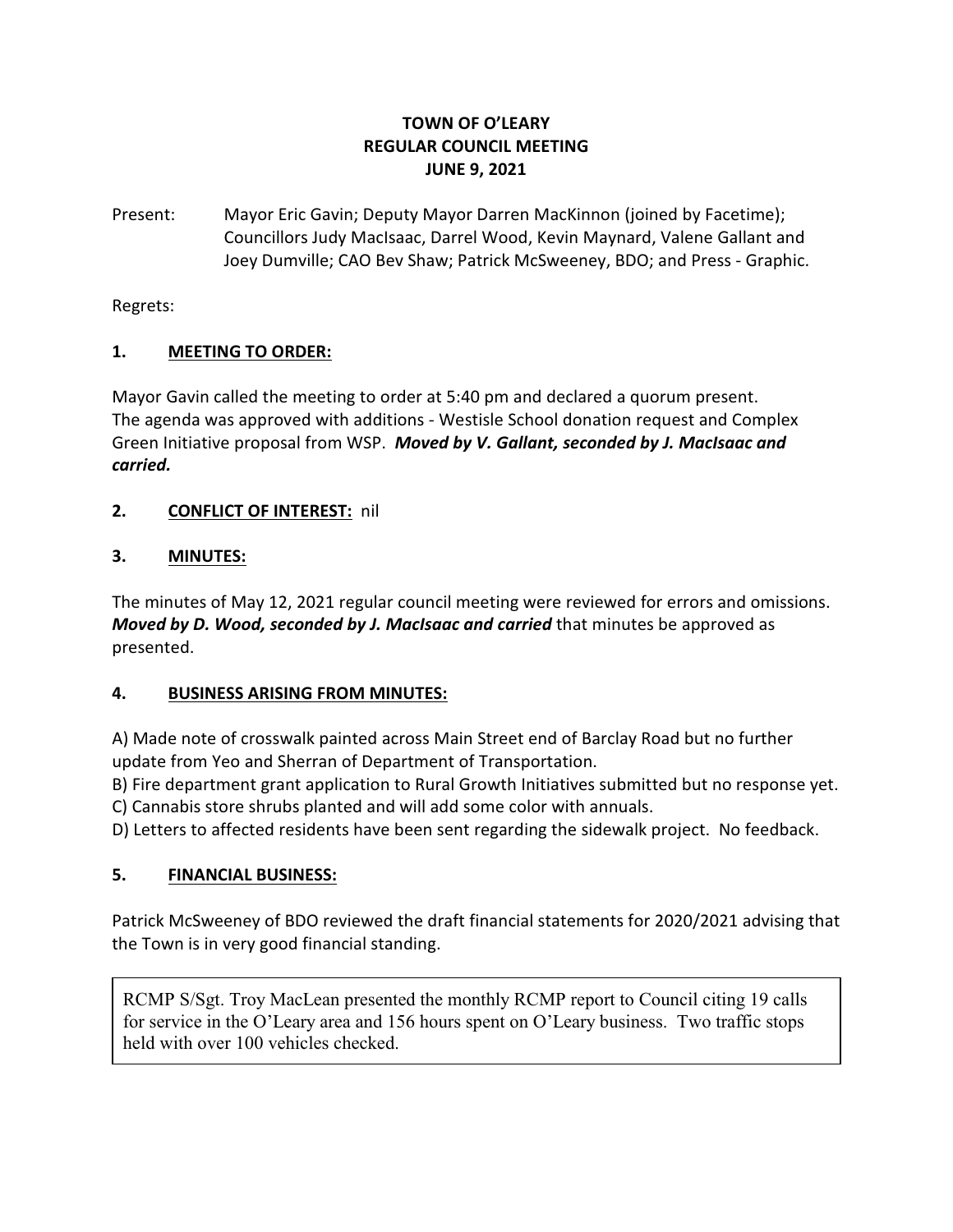Tried to connect Darren on Zoom but ended up with Facetime.

Financial reports circulated to Council. Bank balances as follows: May 31, 2021 for general account - \$519,067.07 and for sewer - \$248,059.89. Expenses for May, 2021 for general totalled \$89,232.51 and for sewer - \$7,913.06. Revenue for May, 2021 for general - \$110,547.10, for sewer - \$62,712.39. *Moved by D. MacKinnon, seconded by D. Wood and carried* that financial report be approved.

#### **6. NEW BUSINESS:**

A. Mayor's report - Eric reported attending the Community Seniors Cooperative AGM and talked with Robert Henderson about the lack of paving within Town boundaries.

B. Administrator's report - Bev reported another busy month with gathering project descriptions and quotes for various aspects of the Playground Improvement Project and Sidewalk Extension Project. Capital Investment Plans are being prepared for these projects to access Gas Tax funds. Fire Department RGI application hasn't received approval yet but expected soon. The annual audit by BDO is wrapping up. The rink LED sign electricity source has been settled and an agreement will be struck between the rink and the Town. Complaints have been received re 417 Main Street and a letter has been sent to the owners.

Overtime/vacation time - Bev 65 hours overtime and 3.5 vacation days left from previous year. Dale's hours 113.5 and previous year's vacation time at zero. Andrew has 17 hours overtime and all 2020/21 vacation used.

Long and short term staffing requirements to be subject of future meeting between Eric and Darren.

#### C. Reports from departments -

**Police (Valene) -** RCMP report heard earlier from S/Sgt. MacLean.

**Properties -** Valene reminded Council of the maintenance building condition and added that the eaves are in need of repair at approximately \$5000. Council considering a new building site at the lagoon property. Bev to check out regulations on site, determine size required and get quotes.

**Fire Protection -** Darrel reported 3 calls in May for the fire department. Training during the month included controlled burns with live fire interior practice. Members also attended wild land fire training in West Point. The department's communication committee produced a recruitment video and encouraged everyone to visit the O'Leary Volunteer Fire Department's Facebook page.

**Newcomers/Recruitment/Community Endorsements** - Judy reported meeting with the banner project photographer and provided a list of suggested photographs and also asked for suggestions from Council. Hoping to have the banners up by July  $1<sup>st</sup>$ . The streetlight arms are ready for pick up. CSCL AGM held but Judy couldn't make it. Their fundraising and mortgage application are progressing very well. The Newcomers group is involved in a CBDC project to produce a Prince County business directory and resource manual. Judy is on this project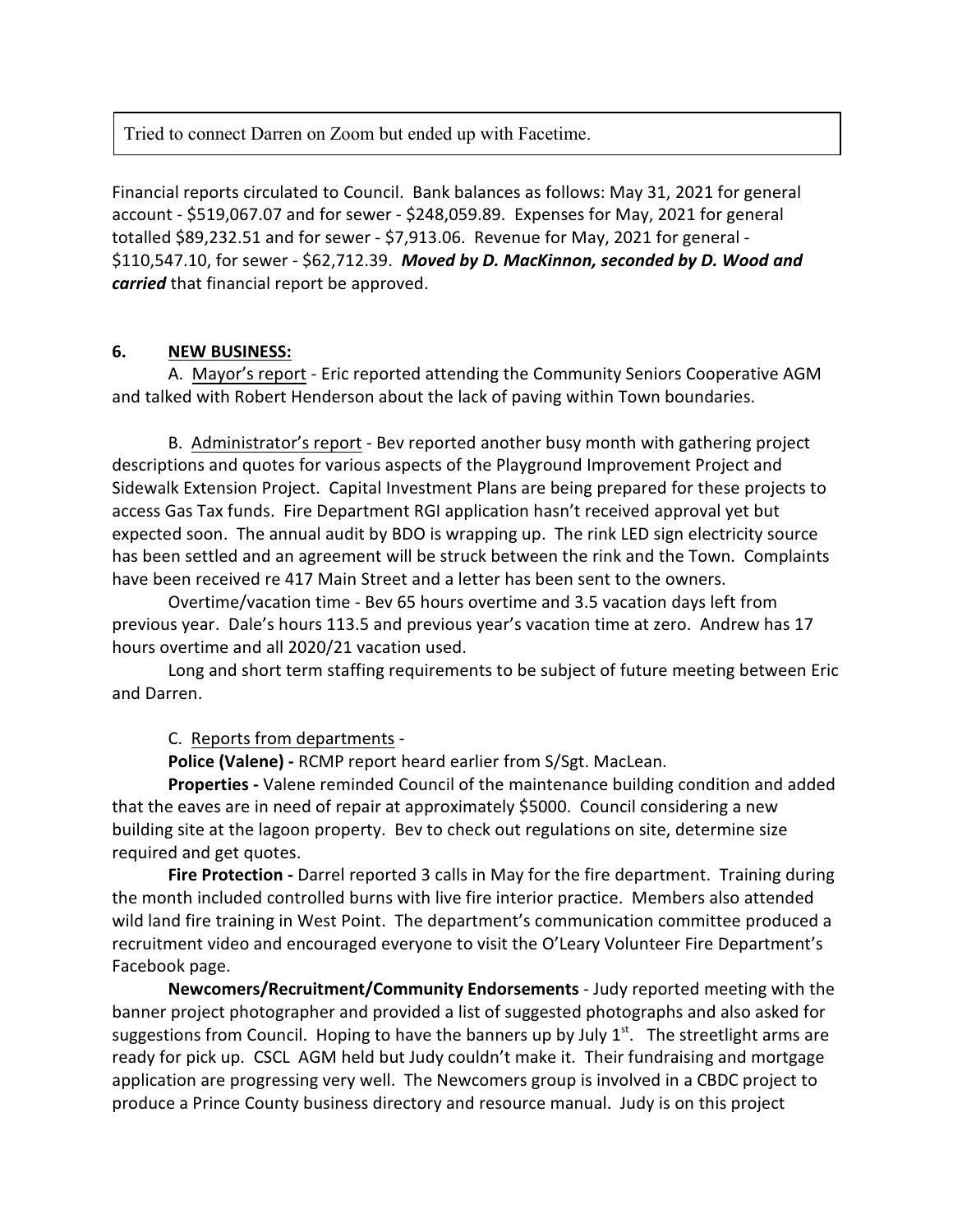committee but requested that someone else consider taking this position.

**Streets & Sidewalks (Kevin) -** Holes in the asphalt on Willow Avenue to be reported to Transportation.

**Recreation -** Joey reported meeting with several people regarding the playground improvement project and reviewed Andrew's recreation report for May highlighting after school programming, minor sports and summer programming, senior events, summer students, try flag football program, Canada Day, Potato Blossom Festival and 100 km yard sale may hold yard sale during the festival. Andrew asked for nominations for the Youth and Good Neighbour awards to be presented on Canada Day.

**Sanitation -** Eric advised that recommissioning of UV system at the lagoon is now scheduled for the week of June  $14^{\text{th}}$ .

#### **Community Development (Eric) -**

D. Sidewalk Project Tenders - Tenders closed for the Sidewalk Extension Project on June  $8<sup>th</sup>$  with one quote submitted by Curran Briggs for \$278,633.50. WSP recommended that the tender be accepted. *Moved by J. Dumville, seconded by D. Wood and carried* that WHEREAS Curran & Briggs is a reputable firm and quote is within our budget; BE IT RESOLVED that the 2021 Sidewalk Extension Project be awarded to Curran & Briggs in the amount of \$278,633.50.

E. Resolutions for Capital Investment Plans -

RESOLUTION RE O'LEARY SIDEWALK EXTENSION PROJECT 2021 CAPITAL INVESTMENT PLAN *Moved by D. MacKinnon, seconded by J. Dumville and carried -* 

WHEREAS the Town of O'Leary has contracted with the Province of PEI Active Transportation Fund and has been awarded \$187,623.00 for construction of new concrete sidewalk within the Town;

WHEREAS the Town of O'Leary has committed funds totalling \$157,658.50 derived from Town's budget in the amount of \$20,000.00, commitment of HST rebate and MCEG grant in the amount of \$45,036.00 and \$92,622.50 from Direct Allocation of Gas Tax; WHEREAS the Town of O'Leary accepts full responsibility of ongoing operations and maintenance costs;

WHEREAS the Town of O'Leary agrees to purchase and install signage as required; WHEREAS the Town of O'Leary agrees to participate in the Province of PEI wide Asset Management Program;

WHEREAS the Town of O'Leary confirms that an auditor has been hired for the annual review of the Town's financial situation and that proper budgetary process has been followed; THEREFORE BE IT RESOLVED that the O'Leary Town Council authorize a Capital Investment Plan for the amount of \$92,623 be submitted to the PEI Infrastructure Secretariat for the O'Leary Sidewalk Extension Project 2021.

#### RESOLUTION RE PLAYGROUND IMPROVEMENT PROJECT CAPITAL INVESTMENT PLAN

Resolution was tabled until further information is obtained on cost estimates for various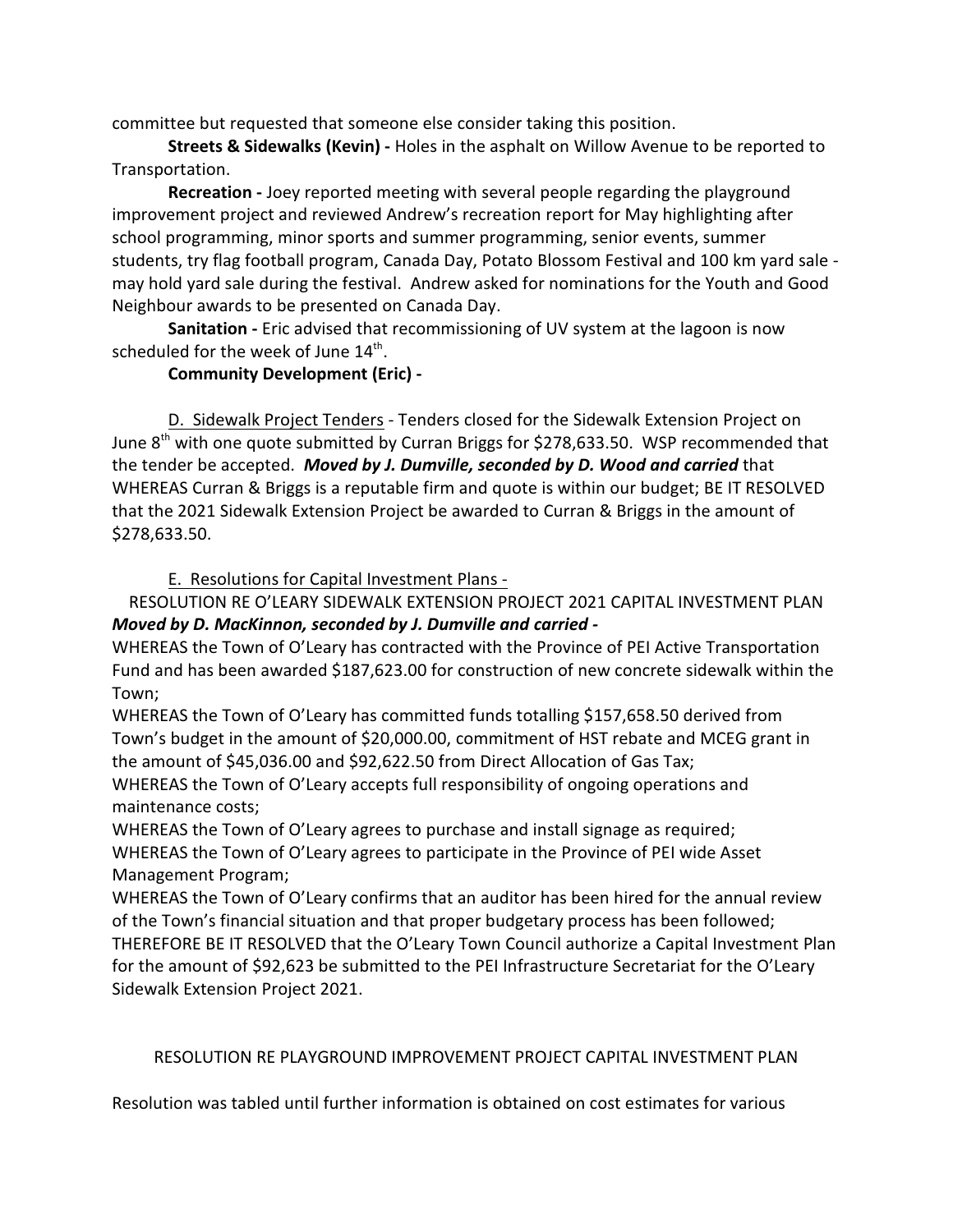aspects of the project. A special council meeting will be called before the end of June to consider resolution.

F. WSP Proposal for Gospel Hall Land - *Moved by J. MacIsaac, seconded by J. Dumville and carried* that WSP proposal for development of Gospel Hall Land be tabled until a later date due to lack of budget allocation.

G. Summer Council Meetings - *Moved by J. MacIsaac, seconded by V. Gallant and carried* that no regular council meetings be held in July and August but special meetings called if necessary.

#### H. Other Business:

A **Donation request from Westisle School -** *Moved by J. Dumville, seconded by D. Wood and carried* that a donation equal to last year's donation be made to Westisle School.

### A **O'Leary Town Complex Green Initiative -**

#### *Moved by J. MacIsaac, seconded by V. Gallant and carried -*

WHEREAS O'Leary Town Council recognizes the need for upgrades to the Town Complex specifically for heating system, insulation, doors and windows;

WHEREAS Infrastructure Canada's Green and Inclusive Community Buildings Program is available by application for funds to improve the availability and condition of community buildings in communities experiencing higher needs and who are currently underserved; WHEREAS WSP has estimated \$13,000 plus tax to carry out an energy audit and application assistance on a time and materials basis;

THEREFORE BE IT RESOLVED that the Town of O'Leary enter into a contract with WSP Engineering to conduct an energy audit on the complex and assist with the funding application to Infrastructure Canada Green and Inclusive Community Buildings Program at a cost of approximately \$13,000 plus materials and time.

**→ A letter received from Honourable Antoinette Perry, Lieutenant Governor of PEI** was read to Council and stated that Hon. Perry is asking for Town Council to identify three individuals, organizations or businesses in our community who have gone above and beyond to provide help or care to their fellow Islanders during this COVID pandemic. Bev to forward email to Council on this issue and allow time for members to consider nominees.

## **7. COMMITTEE OF THE WHOLE:**

*Moved by J. Dumville, seconded by V. Gallant and carried* that council adjourn to committee of the whole session at 7:45 pm.

*Moved by J. Dumville, seconded by V. Gallant and carried* that regular meeting reconvene at 8:00 pm.

**Results from Committee of the Whole -** nil